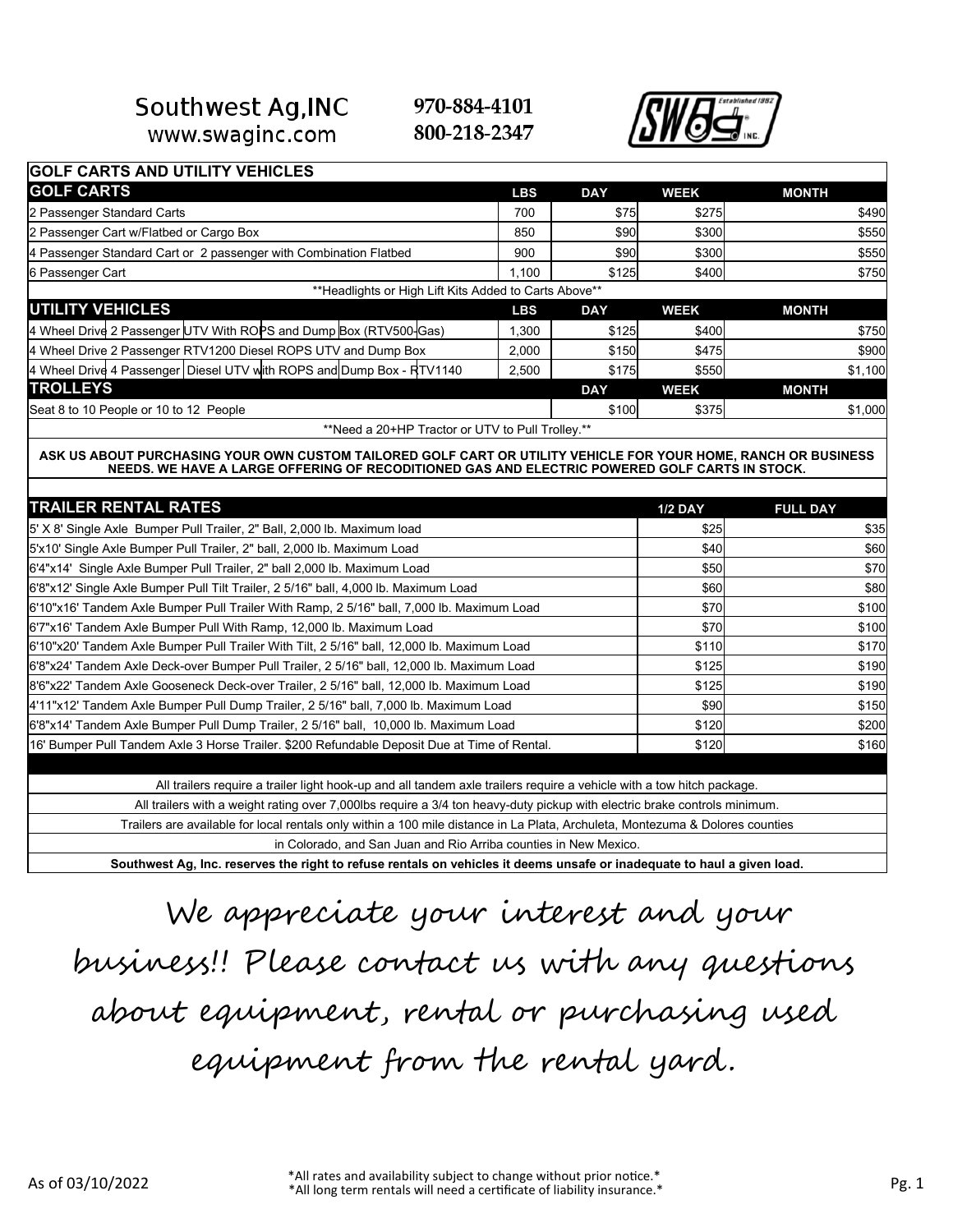www.swaginc.com



|                                                                                                                                                                                                                   | <b>RUBBER TRACK EXCAVATORS</b><br><b>EXCAVATOR SPECIFICATIONS</b>                                                                                                                                                                                                    |                  |                   |                    |               |                                         |              |           |  |  |  |  |
|-------------------------------------------------------------------------------------------------------------------------------------------------------------------------------------------------------------------|----------------------------------------------------------------------------------------------------------------------------------------------------------------------------------------------------------------------------------------------------------------------|------------------|-------------------|--------------------|---------------|-----------------------------------------|--------------|-----------|--|--|--|--|
| <b>MODEL</b>                                                                                                                                                                                                      | <b>HP</b>                                                                                                                                                                                                                                                            | <b>Dig Depth</b> | <b>Dig Radius</b> | <b>Dump Height</b> | Width         | Height                                  | Weight       | Lift Cap. |  |  |  |  |
| Kubota KX71                                                                                                                                                                                                       | 24                                                                                                                                                                                                                                                                   | 9'9''            | 16'4"             | 10'5"              | 4'11"         | 8'0''                                   | 6,500 lbs.   | 1,830     |  |  |  |  |
| Kubota KX040                                                                                                                                                                                                      | 40                                                                                                                                                                                                                                                                   | 11'6"            | 18'2"             | 12'9"              | 5'11"         | 8'2''                                   | 9.370 lbs.   | 3,430     |  |  |  |  |
| Kubota KX080                                                                                                                                                                                                      | 70                                                                                                                                                                                                                                                                   | 15'1"            | 23'6"             | 17'3''             | 7'3''         | 8'4"                                    | 19.500 lbs.  | 6,500     |  |  |  |  |
| <b>MODEL</b>                                                                                                                                                                                                      | HP                                                                                                                                                                                                                                                                   | <b>Dig Depth</b> | <b>Dig Radius</b> | <b>Dump Height</b> | Width         | Height                                  | Weight       | Lift Cap. |  |  |  |  |
| Kubota U17                                                                                                                                                                                                        | 17                                                                                                                                                                                                                                                                   | 7'7"             | 12'7"             | 8'0''              | $3'3" - 4'1"$ | 7'7"                                    | 3,800 lbs.   | 1,390     |  |  |  |  |
|                                                                                                                                                                                                                   | 21                                                                                                                                                                                                                                                                   | 9'3"             | 15'4"             | 10'6"              |               | 7'11"                                   |              |           |  |  |  |  |
| Kubota U27                                                                                                                                                                                                        |                                                                                                                                                                                                                                                                      |                  |                   |                    | 4'11"         |                                         | 5,800 lbs.   | 1,660     |  |  |  |  |
| Kubota U55                                                                                                                                                                                                        | 50                                                                                                                                                                                                                                                                   | 11'10"           | 19'6"             | 13'2"              | 6'6''         | 8'5''                                   | 13,000 lbs.  | 3,700     |  |  |  |  |
| 1. Digging Radius is measured from the central pivot point of the machine.                                                                                                                                        |                                                                                                                                                                                                                                                                      |                  |                   |                    |               |                                         |              |           |  |  |  |  |
| 2. Dump Height is measured at the lowest point of the bucket with the bucket fully curled and the boom fully raised.<br>3. Width on the U17 is measured at the outside of the tracks when retracted and extended. |                                                                                                                                                                                                                                                                      |                  |                   |                    |               |                                         |              |           |  |  |  |  |
|                                                                                                                                                                                                                   |                                                                                                                                                                                                                                                                      |                  |                   |                    |               |                                         |              |           |  |  |  |  |
|                                                                                                                                                                                                                   | 4. Lift Capacity is measured from the bucket hinge pin over the front of the machine with the blade on the ground.                                                                                                                                                   |                  |                   |                    |               |                                         |              |           |  |  |  |  |
|                                                                                                                                                                                                                   | 5. Lift Capacity is measured in pounds at the height above ground and distance from central pivot point of the machine as listed below and does not<br>include the weight of the bucket. a. U17 = 4' Height/ 6' Distance b. U27, KX040, 71 = 4' Height / 8' Distance |                  |                   |                    |               | c. U55, KX080 = 4' Height/ 12' Distance |              |           |  |  |  |  |
|                                                                                                                                                                                                                   | 6. All machines have rubber tracks, and specifications are for machines with rubber tracks.                                                                                                                                                                          |                  |                   |                    |               |                                         |              |           |  |  |  |  |
|                                                                                                                                                                                                                   | <b>EXCAVATOR RENTAL RATES - Standard</b>                                                                                                                                                                                                                             |                  |                   | <b>DAY</b>         |               | <b>WEEK</b>                             | <b>MONTH</b> |           |  |  |  |  |
|                                                                                                                                                                                                                   | Kubota KX71-3S ROPS w/ Thumb- Q.C. Buckets Avail: 12", 18", 24"<br>backfill only, 30" backfill only, 4 Way Angle Blade                                                                                                                                               |                  |                   | \$250              |               | \$920                                   |              | \$2,500   |  |  |  |  |
| 30". 4 Way Angle Blade                                                                                                                                                                                            | Kubota KX040 ROPS w/Thumb - Q.C. Buckets Avail: 12", 18", 24",                                                                                                                                                                                                       |                  |                   | \$320              |               | \$1,000                                 |              | \$3,200   |  |  |  |  |
| 30". 4 Way Angle Blade                                                                                                                                                                                            | Kubota KX040 CAB w/Thumb - Q.C. Buckets Avail: 12", 18", 24",                                                                                                                                                                                                        |                  |                   | \$350              |               | \$1,150                                 |              | \$3,500   |  |  |  |  |
| 36". 4 Way Angle Blade                                                                                                                                                                                            | Kubota KX080-3 w/Thumb, cab - Q.C. Buckets Avail: 18", 24", 30",                                                                                                                                                                                                     |                  |                   | \$475              |               | \$1,800                                 |              | \$4,750   |  |  |  |  |
|                                                                                                                                                                                                                   | <b>EXCAVATOR RENTAL RATES - Zero Tail Swing</b>                                                                                                                                                                                                                      |                  | <b>MINIMUM</b>    | <b>DAY</b>         |               | <b>WEEK</b>                             | <b>MONTH</b> |           |  |  |  |  |
| Blade                                                                                                                                                                                                             | Kubota U17 w/Thumb - Q.C. Buckets Avail: 9", 12", 16". 4 Way Angle                                                                                                                                                                                                   |                  | \$90              | \$225              |               | \$800                                   |              | \$2,250   |  |  |  |  |
| Blade                                                                                                                                                                                                             | Kubota U27 w/Thumb - Q.C. Buckets Avail: 9", 12", 18". 4 Way Angle                                                                                                                                                                                                   |                  | \$100             | \$250              |               | \$900                                   |              | \$2,500   |  |  |  |  |
| Way Angle Blade                                                                                                                                                                                                   | Kubota U55 w/Thumb, Cab- Q.C. Buckets Avail: 12", 18", 24", 30". 4                                                                                                                                                                                                   |                  | N/A               | \$400              | \$1,600       |                                         |              | \$4,000   |  |  |  |  |
|                                                                                                                                                                                                                   | Max. Use on Hour Meter: Day - 8 Hrs Week - 40 Hrs Month - 160 Hrs. Addt'l Hours above maximum will be pro-rated, based on term of use.                                                                                                                               |                  |                   |                    |               |                                         |              |           |  |  |  |  |
| <b>BUCKETS</b>                                                                                                                                                                                                    |                                                                                                                                                                                                                                                                      |                  |                   | <b>DAY</b>         |               | <b>WEEK</b>                             | <b>MONTH</b> |           |  |  |  |  |
| Extra Bucket Charge - U17, U27                                                                                                                                                                                    |                                                                                                                                                                                                                                                                      |                  |                   | \$20               |               | \$70                                    |              | \$200     |  |  |  |  |
|                                                                                                                                                                                                                   | Extra Bucket Charge - KX71, KX040                                                                                                                                                                                                                                    |                  |                   | \$30               |               | \$105                                   |              | \$300     |  |  |  |  |
|                                                                                                                                                                                                                   |                                                                                                                                                                                                                                                                      |                  |                   |                    |               |                                         |              |           |  |  |  |  |
| Extra Bucket Charge - U55                                                                                                                                                                                         |                                                                                                                                                                                                                                                                      |                  |                   | \$40               |               | \$140                                   |              | \$400     |  |  |  |  |
| lExtra Bucket Charge - KX080                                                                                                                                                                                      |                                                                                                                                                                                                                                                                      |                  |                   | \$50               |               | \$175                                   |              | \$500     |  |  |  |  |
|                                                                                                                                                                                                                   | <b>EXCAVATOR ATTACHMENTS</b>                                                                                                                                                                                                                                         | <b>LBS</b>       |                   | <b>DAY</b>         |               | <b>WEEK</b>                             | <b>MONTH</b> |           |  |  |  |  |
|                                                                                                                                                                                                                   | Kubota KXB400F Hydraulic Breaker - U27                                                                                                                                                                                                                               | 400              |                   | \$350              |               | \$1,400                                 |              | \$3,500   |  |  |  |  |
|                                                                                                                                                                                                                   | Kubota KXB500 Hydraulic Breaker - KX040, KX71-3S                                                                                                                                                                                                                     | 800              |                   | \$400              |               | \$1,600                                 |              | \$4,000   |  |  |  |  |
|                                                                                                                                                                                                                   | Kubota KXB600N Hydraulic Breaker - U55                                                                                                                                                                                                                               | 900              |                   | \$450              | \$1,800       |                                         |              | \$4,500   |  |  |  |  |
|                                                                                                                                                                                                                   | Kubota KXB860Q Hydraulic Breaker - KX080                                                                                                                                                                                                                             | 1,250            |                   | \$550              |               | \$2,200                                 |              | \$5,500   |  |  |  |  |
|                                                                                                                                                                                                                   | Defender KX26 Forestry Mulcher- KX040                                                                                                                                                                                                                                | 785              |                   | \$300              |               | \$1,200                                 |              | \$3,000   |  |  |  |  |
|                                                                                                                                                                                                                   | Kubota K4080 Flail Brush Mwr 40" W. 4" Cap KX080                                                                                                                                                                                                                     | 1,400            |                   | \$350              |               | \$1,400                                 |              | \$3,500   |  |  |  |  |
|                                                                                                                                                                                                                   | FAE 100 Fix Tooth Mulcher 40" W 6" Cap KX080                                                                                                                                                                                                                         | 1,200            |                   | \$500              |               | \$2,000                                 |              | \$5,000   |  |  |  |  |
|                                                                                                                                                                                                                   | Hydr Post Hole Digger, 2" Hex U27/KX040-add Auger                                                                                                                                                                                                                    | 300              |                   | \$100              |               | \$400                                   |              | \$1,000   |  |  |  |  |
| 6" Earth Auger                                                                                                                                                                                                    |                                                                                                                                                                                                                                                                      | 50               |                   | \$20               |               | \$80                                    |              | \$200     |  |  |  |  |
| 9" Earth Auger                                                                                                                                                                                                    |                                                                                                                                                                                                                                                                      | 85               |                   | \$25               |               | \$100                                   |              | \$250     |  |  |  |  |
| 12" Earth Auger                                                                                                                                                                                                   |                                                                                                                                                                                                                                                                      | 115              |                   | \$30               |               | \$120                                   | \$300        |           |  |  |  |  |
| 15" Earth Auger                                                                                                                                                                                                   |                                                                                                                                                                                                                                                                      | 135              |                   | \$40               |               | \$160                                   | \$400        |           |  |  |  |  |
| 18" Earth Auger                                                                                                                                                                                                   |                                                                                                                                                                                                                                                                      | 170              |                   | \$50               |               | \$200                                   |              | \$500     |  |  |  |  |
| 24" Earth Auger                                                                                                                                                                                                   |                                                                                                                                                                                                                                                                      | 210              | \$240<br>\$60     |                    |               | \$600                                   |              |           |  |  |  |  |
| Ditching Bucket - KX040                                                                                                                                                                                           |                                                                                                                                                                                                                                                                      | 200              |                   | \$60               |               | \$240                                   |              | \$600     |  |  |  |  |
| 54" Tilt Grading Bucket - KX080                                                                                                                                                                                   |                                                                                                                                                                                                                                                                      | 850              |                   | \$200              |               | \$800                                   |              | \$2,000   |  |  |  |  |
| 1-Shank Ripper - U25                                                                                                                                                                                              |                                                                                                                                                                                                                                                                      | 125              |                   | \$40               |               | \$160                                   |              | \$400     |  |  |  |  |
| 18" Compaction Wheel - KX080                                                                                                                                                                                      |                                                                                                                                                                                                                                                                      | 960              |                   | \$150              |               | \$600                                   |              | \$1,500   |  |  |  |  |
| 1 Shank Ripper- KX080                                                                                                                                                                                             |                                                                                                                                                                                                                                                                      | 300              |                   | \$100              |               | \$400                                   |              | \$1,000   |  |  |  |  |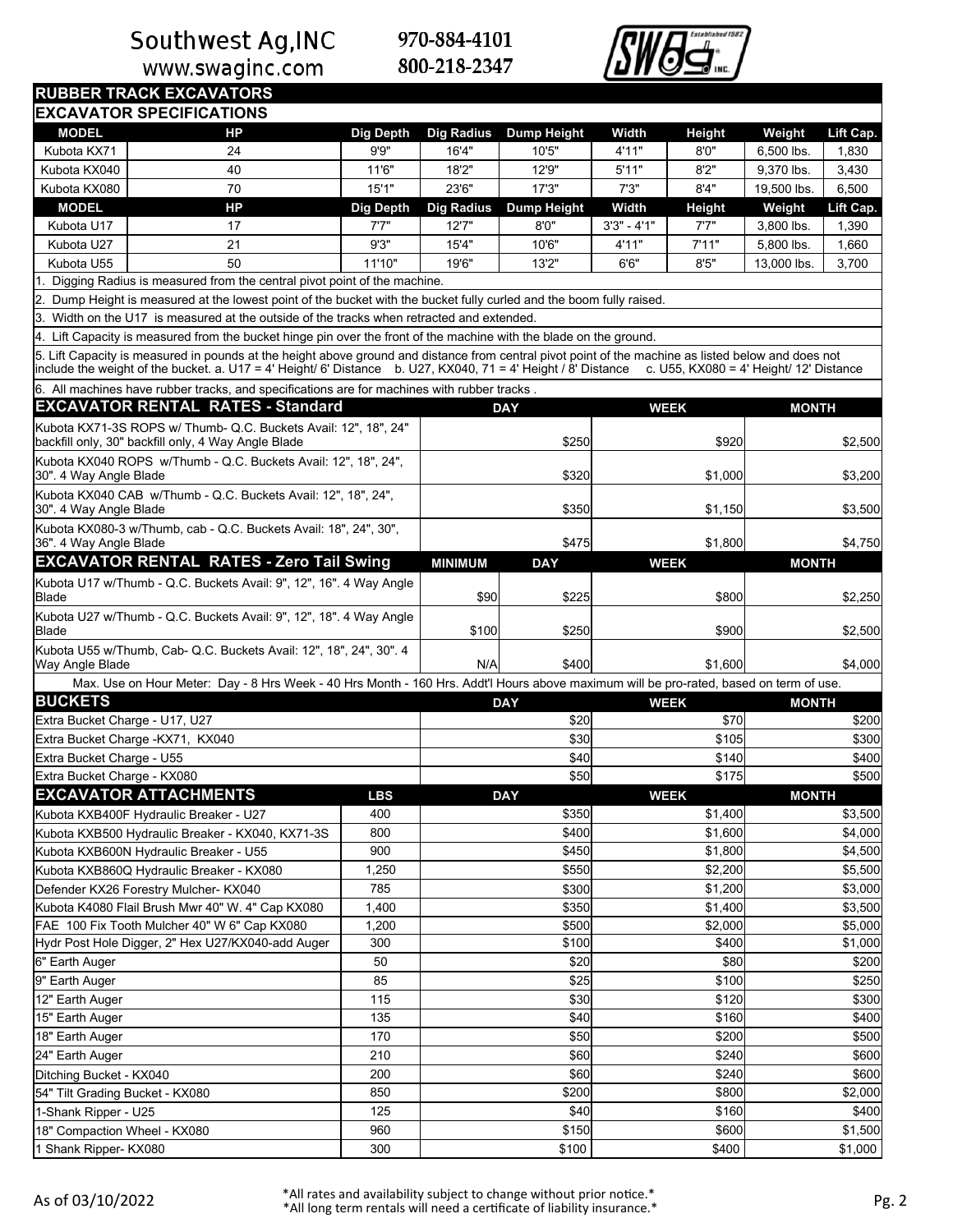www.swaginc.com



| <b>RUBBER TIRE AND RUBBER TRACK SKIDSTEERS</b>                          |           |           |                    |                                                  |                  |               |                   |                   |  |
|-------------------------------------------------------------------------|-----------|-----------|--------------------|--------------------------------------------------|------------------|---------------|-------------------|-------------------|--|
| RUBBER TIRE SKIDSTEER SPECIFICATIONS                                    |           |           |                    |                                                  |                  |               |                   |                   |  |
| <b>MODEL</b>                                                            | <b>HP</b> | LIFT CAP. | <b>LIFT HEIGHT</b> | <b>HYD. GPM</b>                                  | <b>WEIGHT</b>    | <b>HEIGHT</b> | <b>BKT. WIDTH</b> | <b>BKT. VOL</b>   |  |
| Kubota SSV65                                                            | 64        | 1,950 lbs | 10'1"              | 18                                               | 6,790 lbs        | 6'6''         | 69"               | 23.5 cu/ft        |  |
| Kubota SSV75                                                            | 74        | 2,690 lbs | 10'7"              | 20.9                                             | 8,157 lbs        | 6'8''         | 75"               | 27 cu/ft          |  |
| <b>RENTAL RATES</b>                                                     |           |           |                    |                                                  | <b>MINIMUM</b>   | <b>DAY</b>    | <b>WEEK</b>       | <b>MONTH</b>      |  |
| Kubota SSV65- Joystick Controls, Cab, Heat and A/C                      |           |           |                    |                                                  | \$90             | \$225         | \$800             | \$2,250           |  |
| Kubota SSV75- Joystick controls, Cab, Heat and A/C                      |           |           |                    |                                                  | \$100            | \$250         | \$1,000           | \$2,500           |  |
| <b>RUBBER TRACK LOADER SPECIFICATIONS</b>                               |           |           |                    |                                                  |                  |               |                   |                   |  |
| <b>MODEL</b>                                                            | <b>HP</b> | LIFT CAP. | <b>LIFT HEIGHT</b> | <b>HYD. GPM</b>                                  | <b>WEIGHT</b>    | <b>HEIGHT</b> | <b>BKT. WIDTH</b> | <b>BKT. VOL</b>   |  |
| Bar-825TKL                                                              | 25        | 800 lbs   | 8'8"               | Tandem pump- 13 gpm-#1,<br>6.5 gpm #2            | 2.950 lbs        | 6'6''         | 42"               | 6.75 cu/ft        |  |
| ASV RT-30                                                               | 33        | 950 lbs   | 8'0''              | 10                                               | 3,300 lbs        | 6'1"          | 48"               | 6.75 cu/ft        |  |
| ASV RT-60                                                               | 60        | 1,900 lbs | 9'7''              | 16.3                                             | 6,350 lbs        | 6'5''         | 66"               | 16.9 cu/ft        |  |
| SVL-65                                                                  | 60        | 2,100 lbs | 9'8''              | 16.3                                             | 8,035 lbs        | 6'7''         | 68"               | 16.9 cu/ft        |  |
| SVL75                                                                   | 74        | 2,300 lbs | 9'9''              | 17.4                                             | 9,300 lbs        | 6'10"         | 68"               | 17.8 cu/ft        |  |
| SVL97                                                                   | 96        | 3,200 lbs | 10'8"              | 23/40                                            | 12,500 lbs       | 6'9''         | 80"               | 21.3 cu/ft        |  |
| <b>RENTAL RATES</b>                                                     |           |           |                    |                                                  | <b>MINIMUM</b>   | <b>DAY</b>    | <b>WEEK</b>       | <b>MONTH</b>      |  |
| Barreto 825TKL Mini-Loader- Joystick Controls, 4.6psi Ground pressure   |           |           |                    |                                                  | \$96             | \$230         | \$920             | \$2,300           |  |
| ASV RT-30 - Joystick Controls, 2.8psi Ground Pressure                   |           |           |                    |                                                  | \$100            | \$250         | \$1,000           | \$2,500           |  |
| ASV-RT-60 - Joystick Controls, 3.6psi Ground Pressure                   |           |           |                    |                                                  | \$120            | \$300         | \$1.200           | \$3,000           |  |
| SVL-65- Joystick Controls, 5.0psi ground pressure                       |           |           |                    |                                                  | \$130            | \$325         | \$1.200           | \$3,250           |  |
| SVL75 - Joystick Controls, 4.7psi Ground Pressure                       |           |           |                    |                                                  | \$140            | \$350         | \$1,350           | \$3,500           |  |
| SVL97- Joystick Controls, 4.4psi Grpund Pressure, rear camera           |           |           |                    |                                                  | \$180            | \$450         | \$1,600           | \$4,500           |  |
| FORKLIFT AND WHEEL LOADERS -SPECIFICATIONS<br><b>MODEL</b>              |           | НP        | LIFT CAP.          | <b>LIFT HEIGHT</b>                               | HYD. GPM         | <b>WEIGHT</b> | <b>HEIGHT</b>     | <b>BKT. WIDTH</b> |  |
| Kubota R430 Cab                                                         |           | 47        | 3,000 lbs.         | 9'2"                                             | 11.2             | 8232 lbs.     | 8'3''             | 6'0''             |  |
| Kubota R630                                                             |           | 65        | 4,500 lbs          | 10'                                              | 15.1             | 10,229 lbs    | 8'2"              | 6'3''             |  |
| <b>RENTAL RATES</b>                                                     |           |           |                    |                                                  | <b>MINIMUM</b>   | <b>DAY</b>    | <b>WEEK</b>       | <b>MONTH</b>      |  |
| Kubota R430 - Articulated Wheel Loader w/Forks or Bucket, Cab           |           |           |                    |                                                  | \$100            | \$250         | \$1,000           | \$2,500           |  |
| Kubota R630 - Articulated Wheel Loader w/Forks or Bucket, Canopy        |           |           |                    |                                                  | \$150            | \$375         | \$1,500           | \$3,750           |  |
|                                                                         |           |           |                    | TELESCOPIC FORKLIFT LOADERS- SPECIFICATIONS      |                  |               |                   |                   |  |
| <b>MODEL</b>                                                            |           |           | <b>LIFT CAP.</b>   | <b>LIFT HEIGHT</b>                               | <b>FWD REACH</b> | <b>WEIGHT</b> | <b>HEIGHT</b>     | <b>WIDTH</b>      |  |
| Skyjack SJ-519                                                          |           |           | 5,500 lbs.         | 19'1"                                            | 11'1"            | 10,500 lbs.   | 6'4"              | 8'1"              |  |
| Skyjack SJ-843                                                          |           |           | 8,000 lbs          | 43'                                              | 28'7"            | 21,980 lbs.   | 7'11"             | 8'5''             |  |
| <b>RENTAL RATES</b>                                                     |           |           |                    |                                                  | <b>MINIMUM</b>   | <b>DAY</b>    | <b>WEEK</b>       | <b>MONTH</b>      |  |
| Skyjack SJ-519- Telescopic Forklift, 3 Mode Steering, Hydrostatic Drive |           |           |                    |                                                  | \$100            | \$250         | \$1,000           | \$2,500           |  |
| Skyjack SJ-843- Telescopic Forklift, 3 Mode Steering, Hydrostatic Drive |           |           |                    |                                                  | \$140            | \$350         | \$1,400           | \$3,500           |  |
|                                                                         |           |           |                    | ASV RT30 AND/OR BARRETO MINI- LOADER ATTACHMENTS | <b>LBS</b>       | <b>DAY</b>    | <b>WEEK</b>       | <b>MONTH</b>      |  |
| 42" 2,000 lb Capacity Pallet Forks                                      |           |           |                    |                                                  | 300              | \$40          | \$160             | \$400             |  |
| 42" Erskine 2" Rotary Cutter                                            |           |           |                    |                                                  | 420              | \$150         | \$600             | \$1,500           |  |
| 45" Erskine Bucket Sweeper                                              |           |           |                    |                                                  | 440              | \$80<br>\$70  | \$320             | \$800             |  |
| 48" Erskine Industrial Grapple Rake                                     |           |           |                    |                                                  | 375<br>320       |               | \$280<br>\$400    | \$700             |  |
| 40" Bradco Tiller<br>44" Bradco 7 C.F. Light Material Bucket            |           |           |                    |                                                  | 281              | \$100<br>\$40 | \$160             | \$1,000<br>\$400  |  |
| 42" Bradco Rock Bucket                                                  |           |           |                    |                                                  | 180              | \$50          | \$200             | \$500             |  |
| 48" Land Pride Brush Grapple                                            |           |           |                    |                                                  | 300              | \$70          | \$280             | \$700             |  |
| 36" Bradco 625 Trencher 6" Wide                                         |           |           |                    |                                                  | 600              | \$125         | \$500             | \$1,250           |  |
| Mini-loader 2" Hex Auger Drive- 7 - 17GPM                               |           |           |                    |                                                  | 325              | \$80          | \$320             | \$800             |  |
|                                                                         |           |           |                    |                                                  | 50               | \$20          | \$80              | \$200             |  |
| 6" Auger                                                                |           |           |                    |                                                  | 85               | \$25          | \$100             | \$250             |  |
| 9" Auger                                                                |           |           |                    |                                                  |                  |               |                   |                   |  |
| 12" Auger                                                               |           |           |                    |                                                  | 115              | \$30          | \$120             | \$300             |  |
| 15" Auger                                                               |           |           |                    |                                                  | 135              | 40            | 160               | 400               |  |
| 18" Auger                                                               |           |           |                    |                                                  | 170              | 50            | 200               | 500               |  |
| 24" Auger                                                               |           |           |                    |                                                  | 210              | 60            | 240               | 600               |  |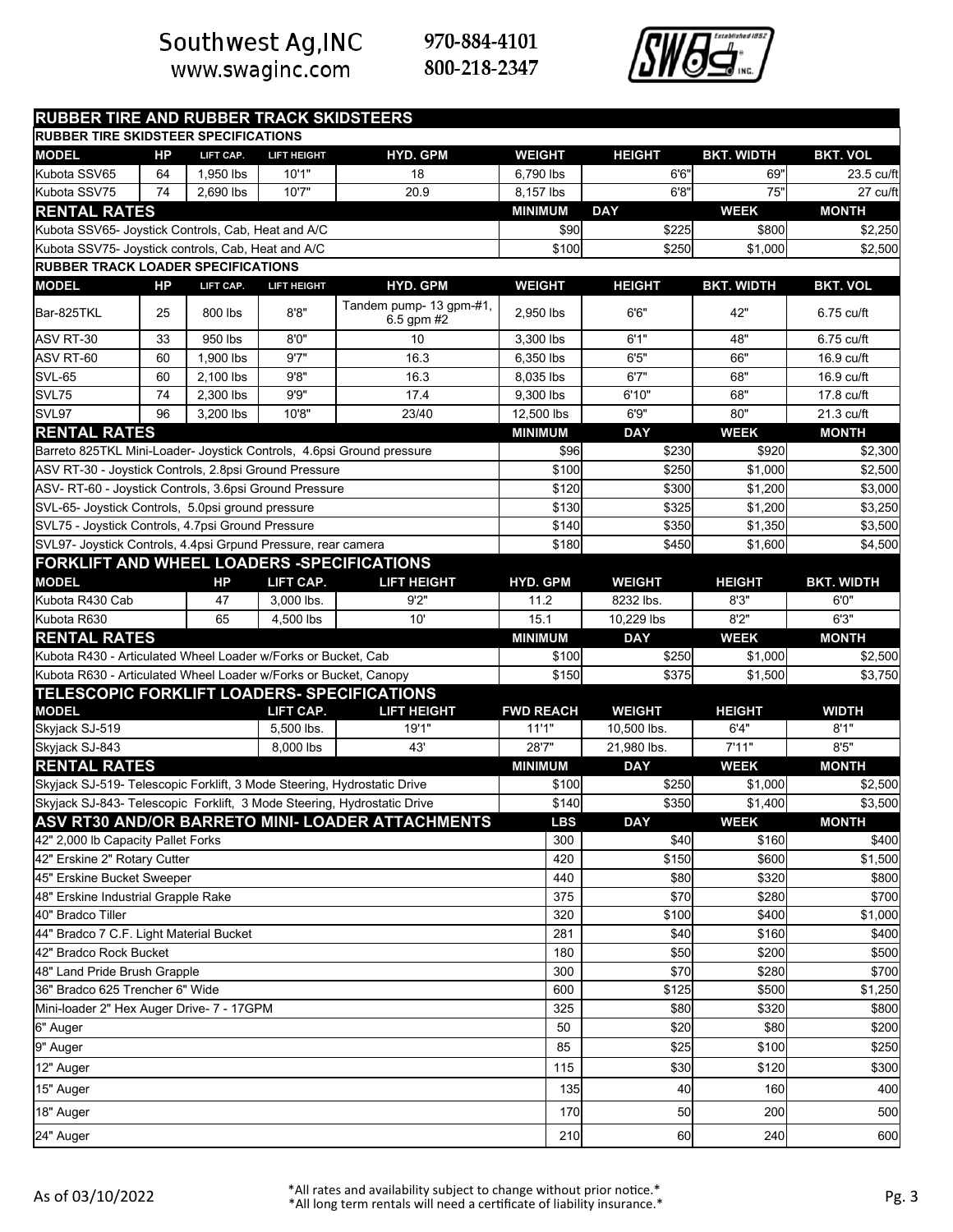Southwest Ag, INC<br>www.swaginc.com



| SKIDSTEER, WHEEL LOADER, TRACTOR LOADER & FORKLIFT ATTACHMENTS |            |            |             |              |  |  |  |  |  |
|----------------------------------------------------------------|------------|------------|-------------|--------------|--|--|--|--|--|
| <b>SKIDSTEER ATTACHMENTS</b>                                   | <b>LBS</b> | <b>DAY</b> | <b>WEEK</b> | <b>MONTH</b> |  |  |  |  |  |
| 42" 2,000 lb. Capacity Pallet Forks                            | 240        | \$50       | \$200       | \$500        |  |  |  |  |  |
| 48" 4,000 lb. Capacity Pallet Forks                            | 400        | \$50       | \$200       | \$500        |  |  |  |  |  |
| 48" 6,200 lb. Capacity Pallet Forks                            | 550        | \$70       | \$280       | \$700        |  |  |  |  |  |
| 49" Round Bale Spear                                           | 160        | \$50       | \$200       | \$500        |  |  |  |  |  |
| 3-Spear Bale Forks 39" or 49"                                  | 175        | \$50       | \$200       | \$500        |  |  |  |  |  |
| 4-Spear Bale Forks 39" or 49"                                  | 260        | \$60       | \$240       | \$600        |  |  |  |  |  |
| 72" HD Rock Bucket, 3" Spacing                                 | 650        | \$70       | \$280       | \$700        |  |  |  |  |  |
| 84" HD Rock Bucket, 3" Spacing                                 | 750        | \$80       | \$320       | \$800        |  |  |  |  |  |
| 78" HD Tooth Bucket                                            | 850        | \$60       | \$240       | \$600        |  |  |  |  |  |
| 84" Kubota M1816 Bucket, 20.1 cu/ft.                           | 400        | \$50       | \$200       | \$500        |  |  |  |  |  |
| 96" Kubota M1886 Bucket, 23.3 cu/ft.                           | 610        | \$60       | \$240       | \$600        |  |  |  |  |  |
| 96" Snow Bucket 35.5 cu/ft.                                    | 810        | \$80       | \$320       | \$800        |  |  |  |  |  |
| 96" Snow Bucket 49.4 cu/ft.                                    | 1,230      | \$100      | \$400       | \$1,000      |  |  |  |  |  |
| 66" LP SG1566 Skeleton Grapple                                 | 680        | \$100      | \$400       | \$1,000      |  |  |  |  |  |
| 84" Virnig BRV84 HD Brush Grapple                              | 1,115      | \$100      | \$400       | \$1,000      |  |  |  |  |  |
| Virnig Stump Bucket Grapple                                    | 600        | \$100      | \$400       | \$1,000      |  |  |  |  |  |
| 78" Landpride SGR1578 Rock Grapple- 3" spacing                 | 732        | \$100      | \$400       | \$1,000      |  |  |  |  |  |
| 72" Erskine Rotary Cutter 2 1/2 Max 20-30 GPM 60HP+            | 1,100      | \$175      | \$700       | \$1,750      |  |  |  |  |  |
| 72" Erskine Brush Cutter 5" Max, Hi-Flow 30-40 GPM 90+HP       | 1,650      | \$300      | \$1,200     | \$3,000      |  |  |  |  |  |
| <b>Erskine Tree Shear</b>                                      | 1,725      | \$300      | \$1,200     | \$3,000      |  |  |  |  |  |
| Baumalight S18-5450 Stump Grinder                              | 650        | \$175      | \$700       | \$1,750      |  |  |  |  |  |
| Robo800 Rotary Rock Picker                                     | 1,160      | \$150      | \$600       | \$1,500      |  |  |  |  |  |
| Arrowhead ARCS40 Hydraulic Breaker                             | 600        | \$175      | \$700       | \$1,750      |  |  |  |  |  |
| Bradco 625 6"x48" Trencher                                     | 1,250      | \$150      | \$600       | \$1,500      |  |  |  |  |  |
| 72" Sweepster SB72MBJT Bucket Broom                            | 925        | \$100      | \$400       | \$1,000      |  |  |  |  |  |
| Hydraulic Post Hole Digger 2" Hex (Must add Auger)- 10-25 gpm  | 400        | \$100      | \$400       | \$1,000      |  |  |  |  |  |
| Hydraulic Post Hole Digger 2" Hex (Must add Auger)- 7-17 gpm   | 400        | \$80       | \$320       | \$800        |  |  |  |  |  |
| 6" Auger                                                       | 50         | \$20       | \$80        | \$200        |  |  |  |  |  |
| 9" Auger                                                       | 85         | \$25       | \$100       | \$250        |  |  |  |  |  |
| 12" Auger                                                      | 115        | \$30       | \$120       | \$300        |  |  |  |  |  |
| 15" Auger                                                      | 135        | \$40       | \$160       | \$400        |  |  |  |  |  |
| 18" Auger                                                      | 170        | \$50       | \$200       | \$500        |  |  |  |  |  |
| 24" Auger                                                      | 210        | \$60       | \$240       | \$600        |  |  |  |  |  |
| 36" Tree Auger                                                 | 305        | \$80       | \$320       | \$800        |  |  |  |  |  |
| 6" Rock Auger                                                  | 75         | \$60       | \$240       | \$600        |  |  |  |  |  |
| 9" Rock Auger                                                  | 100        | \$80       | \$320       | \$800        |  |  |  |  |  |
| 12" Rock Auger                                                 | 125        | \$100      | \$400       | \$1,000      |  |  |  |  |  |
| Auger Extension or Adapter                                     | 25         | \$20       | \$80        | \$200        |  |  |  |  |  |
| 10" Stump Planer for use with 2"hex drive auger                | 85         | \$60       | \$240       | \$600        |  |  |  |  |  |
| 12" Truss Boom, 1,000 lb. Capacity                             | 250        | \$80       | \$320       | \$800        |  |  |  |  |  |
| <b>FORKLIFT FORK ATTACHMENTS</b>                               | <b>LBS</b> | <b>DAY</b> | <b>WEEK</b> | <b>MONTH</b> |  |  |  |  |  |
| 12' Truss Boom 2,000 lb. Capacity                              | 250        | \$80       | \$320       | \$800        |  |  |  |  |  |
| 48"x48" Work platform 1,000 lb. Capacity                       | 250        | \$60       | \$240       | \$600        |  |  |  |  |  |
| 48"x96" Work platform 1,000 lb. Capacity                       | 420        | \$80       | \$320       | \$800        |  |  |  |  |  |
|                                                                |            |            |             |              |  |  |  |  |  |
|                                                                |            |            |             |              |  |  |  |  |  |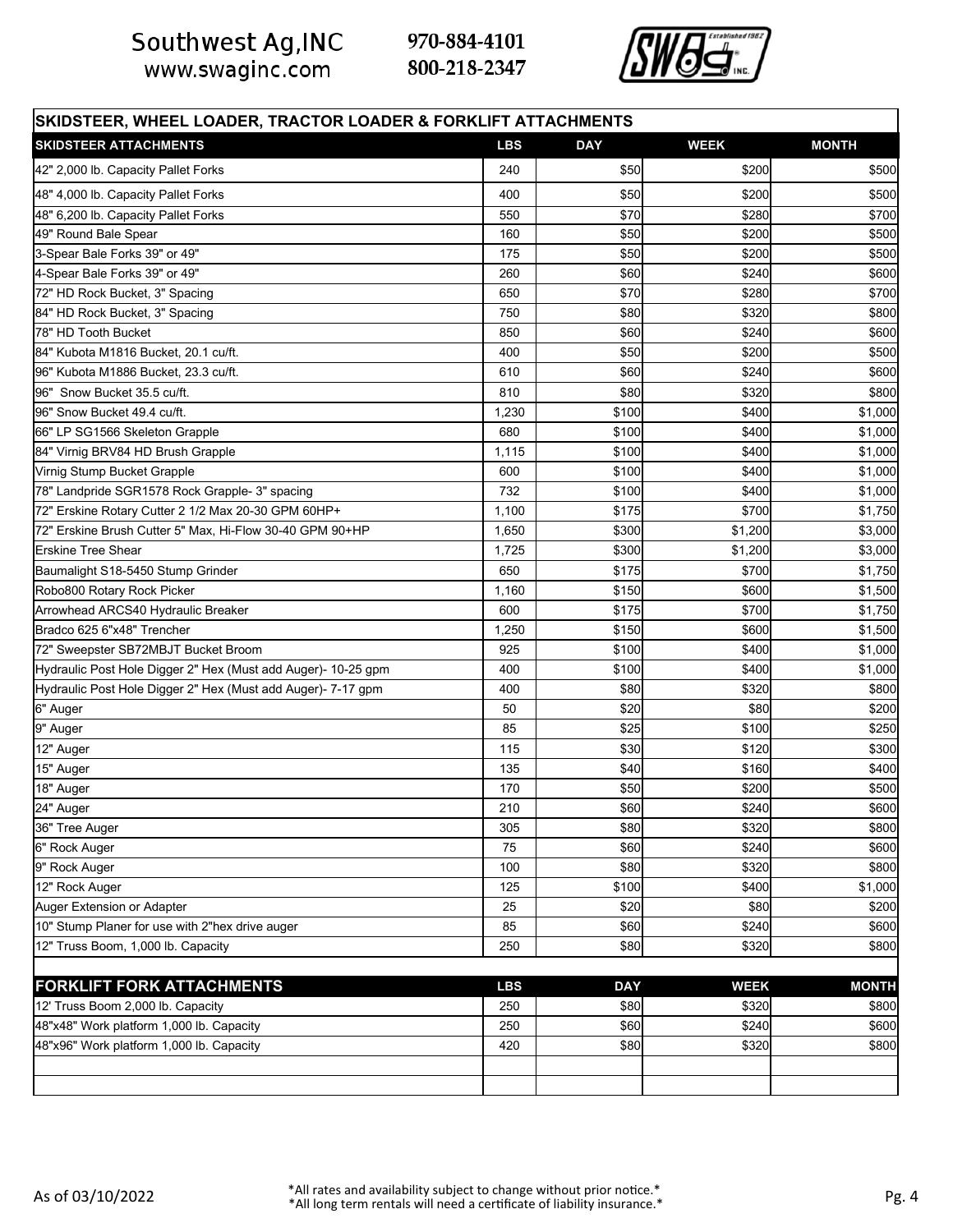Southwest Ag, INC<br>www.swaginc.com



| <b>2WD TRACTORS</b>                                                                                                                                                       |                                                     |                                                                                                                              |                |                               |                  | <b>LBS</b>         | MIN.                     | DAY         |                             | <b>WEEK MONTH</b>        |
|---------------------------------------------------------------------------------------------------------------------------------------------------------------------------|-----------------------------------------------------|------------------------------------------------------------------------------------------------------------------------------|----------------|-------------------------------|------------------|--------------------|--------------------------|-------------|-----------------------------|--------------------------|
| Kubota M5640, 56/50 HP, 1 Set Remote, 8x4 trans, 2,310 lb. 3-pt Lift Cap                                                                                                  |                                                     |                                                                                                                              |                |                               |                  | 4,200              | \$56                     | \$140       | \$560                       | \$1,400                  |
| Kubota M7040, 71/64 HP, 2 Remotes, 8x8 HS, 3,300 lb. 3-pt Lift Cap                                                                                                        |                                                     |                                                                                                                              |                |                               |                  | 5,470              | \$60                     | \$150       | \$600                       | \$1,500                  |
| Kubota M9540, 95/85 HP, 2 Remotes, 12x12 HS, 4,630 lbs 3-pt Lift Cap                                                                                                      |                                                     |                                                                                                                              |                |                               |                  | 6,175              | \$72                     | \$180       | \$720                       | \$1,800                  |
| <b>4WD TRACTOR</b>                                                                                                                                                        |                                                     |                                                                                                                              |                |                               |                  | LBS                | MIN.                     | <b>DAY</b>  |                             | WEEK MONTH               |
| Kubota B2401DT Compact Tractor, Gear trans., 22/19 HP, Cat.1 3pt, 1,290 Lift Cap                                                                                          |                                                     |                                                                                                                              |                |                               |                  | 1,433              | \$40                     | \$100       | \$400                       | \$1,000                  |
| Kubota M6060HD, 66/56 HP, 2 Remotes, Shuttle Transm.                                                                                                                      |                                                     |                                                                                                                              |                |                               |                  | 5,000              | \$60                     | \$160       | \$640                       | \$1,600                  |
| Kubota M6H-101SHD Mudder, 3 Rear Remotes W/ 10 front Weights                                                                                                              |                                                     |                                                                                                                              |                |                               |                  | 8,150              | \$100                    | \$250       | \$1,000                     | \$2,500                  |
| <b>4WD TRACTORS W/CAB</b>                                                                                                                                                 |                                                     |                                                                                                                              |                |                               |                  | <b>LBS</b>         | MIN.                     | <b>DAY</b>  |                             | <b>WEEK MONTH</b>        |
| Kubota M135X, 135/116 HP, 16x16 F/R, 6,834 lb. 3-pt Lift Cap, 2 Remotes                                                                                                   |                                                     |                                                                                                                              |                |                               |                  | 10,200             | N/A                      | \$400       | \$1,500                     | \$4,000                  |
| Kubota M126X Power Crawler, 125/108 HP, 16x16 PS, 2 Remotes, 5,200 lb. 3-pt Lift Cap                                                                                      |                                                     |                                                                                                                              |                |                               |                  | 11,500             | N/A                      | \$400       | \$1,500                     | \$4,000                  |
| 4WD TRACTORS W/LOADER*                                                                                                                                                    |                                                     |                                                                                                                              |                |                               |                  | <b>LBS</b>         | MIN.                     | <b>DAY</b>  |                             | <b>WEEK MONTH</b>        |
| Kubota BX2380, 23/18 HP, HST trans, 680 lb. 3-pt Lift Cap                                                                                                                 |                                                     |                                                                                                                              |                |                               |                  | 1,500              | \$52                     | \$130       | \$500                       | \$1,300                  |
| Kubota L2501, 25/20 HP, HST trans, 1,389 lb. 3-pt Lift Cap                                                                                                                |                                                     |                                                                                                                              |                |                               |                  | 2,600              | \$60                     | \$150       | \$550                       | \$1,500                  |
| Kubota L4060 40/34 HP, HST trans, 2,200 lb. 3-pt Lift Cap                                                                                                                 |                                                     |                                                                                                                              |                |                               |                  | 4,100              | \$75                     | \$190       | \$750                       | \$1,900                  |
| Kubota M7060, 71/64 HP, 8x8 HS, 3,300 lb. 3-pt Lift Cap                                                                                                                   |                                                     |                                                                                                                              |                |                               |                  | 5,400              | \$100                    | \$250       | \$950                       | \$2,500                  |
| 4WD CAB TRACTORS W/LOADER*                                                                                                                                                |                                                     |                                                                                                                              |                |                               |                  |                    |                          |             |                             |                          |
|                                                                                                                                                                           |                                                     |                                                                                                                              |                |                               |                  | <b>LBS</b>         | MIN.                     | <b>DAY</b>  |                             | <b>WEEK MONTH</b>        |
| Kubota M7060, 71/64 HP, 82" W, 8x8 HS, 2 Remotes, 3,300 lb. 3-pt Lift Cap                                                                                                 |                                                     |                                                                                                                              |                |                               |                  | 5,400              | \$112                    | \$280       | \$1,100                     | \$2,800                  |
| Kubota M108SHDC, 108/96 HP, 16x16 PS, 2 Remotes, 4,630 lb. 3-pt Lift Cap or M5-111HDC, 105/89<br>HP, 12x12 Shuttle Shift, 2 remotes, 4,630 lb. 3- pt. Lift Cap. 10,000lbs |                                                     |                                                                                                                              |                |                               |                  | 7,500              | N/A                      | \$350       | \$1,400                     | \$3,000                  |
| Kubota M126X Power Crawler, 125/108 HP, 16x16 PS, 2 Remotes, 5,200 lb. 3-pt Lift Cap                                                                                      |                                                     |                                                                                                                              |                |                               |                  | 11,500             | N/A                      | \$400       | \$1,600                     | \$4,000                  |
| Kubota M135X, 135/116 HP, 16x16 F/R, 6,834 lb. 3-pt Lift Cap, 2 Remotes or M6-141, 140/114 HP,                                                                            |                                                     |                                                                                                                              |                |                               |                  | 10150,             |                          |             |                             |                          |
| 24x24 F/R, 6,834 lb. 3-Pt. Lift Cap., 2 remotes                                                                                                                           |                                                     |                                                                                                                              |                |                               |                  | 14400              | N/A                      | \$400       | \$1,600                     | \$4,000                  |
|                                                                                                                                                                           |                                                     | All 3-pt lift capacity is at 24" behind the lift point.                                                                      |                |                               |                  |                    |                          |             |                             |                          |
| 4WD TRACTOR W/LOADER SPECIFICATIONS                                                                                                                                       |                                                     |                                                                                                                              |                |                               |                  |                    |                          |             |                             |                          |
| <b>Tractor</b>                                                                                                                                                            |                                                     |                                                                                                                              |                | <b>Lift Capacity</b>          |                  | <b>Lift Height</b> | <b>Bkt. Width</b>        |             |                             | <b>Bkt. Vol</b>          |
| Kubota BX2380                                                                                                                                                             |                                                     |                                                                                                                              |                | 550 lbs.                      |                  | 5'11"              | 48"                      |             |                             | 4.9 cu/ft.               |
| Kubota L2501                                                                                                                                                              |                                                     |                                                                                                                              |                | 1,490 lbs.                    | 7'8"             |                    | 66"                      |             |                             | 8.1 cu/ft.               |
| Kubota L4060                                                                                                                                                              |                                                     |                                                                                                                              | 900 lbs.       |                               | 9'2"             | 72"                |                          | 10.9 cu/ft. |                             |                          |
| Kubota M7060                                                                                                                                                              |                                                     |                                                                                                                              | 2,500 lbs.     |                               | 9'9"             | 72"                |                          |             | 15.5 cu/ft.                 |                          |
| Kubota M108S/ M5-111                                                                                                                                                      |                                                     |                                                                                                                              | 3,500 lbs.     |                               | 11'0"            | 84"                |                          |             | 20.1 cu/ft.                 |                          |
| Kubota M135X, M6-141                                                                                                                                                      |                                                     |                                                                                                                              | 3,500 lbs.     |                               |                  | 12'1"              | 96"                      |             |                             | 23.3 cu/ft.              |
| Kubota M126XPC                                                                                                                                                            |                                                     |                                                                                                                              |                | 4,000 lbs.                    |                  | 12'4"              | 96"                      |             |                             | 23.3 cu/ft.              |
| <b>TRACTOR/ LOADER/ BACKHOES</b><br>TRACTOR / LOADER / BACKHOE SPECIFICATIONS                                                                                             |                                                     |                                                                                                                              |                |                               |                  |                    |                          |             |                             |                          |
|                                                                                                                                                                           |                                                     |                                                                                                                              |                |                               |                  |                    |                          |             |                             |                          |
| Tractor<br>Kubota BX23S/ Mech. Thumb                                                                                                                                      | HP                                                  | <b>Lift Capacity</b>                                                                                                         |                | Lift Height TLB Weight SS Q/A |                  | Height             | <b>Bkt. Width</b><br>48" |             |                             | Bkt. Vol.                |
| Kubota L47 / TLB w/Hyd Thumb                                                                                                                                              | 23<br>45                                            | 550 lbs.<br>2,200 lbs.                                                                                                       | 5'11"<br>9'6'' | 2,500 lbs.<br>7,500 lbs.      | NO<br><b>YES</b> | 7'4"<br>8'8''      | 72"                      |             |                             | 4.9 cu/ft.<br>13.4cu/ft. |
| Kubota M62/ TLB w/Hyd Thumb                                                                                                                                               | 62                                                  | 3,000 lbs.                                                                                                                   | 10'6"          | 9.000 lbs.                    | <b>YES</b>       | 10'4"              | 84"                      |             |                             | 15.4cu/ft.               |
|                                                                                                                                                                           |                                                     | 1. Height is measured from the top of the ROPS or canopy. 2. Auxillary Hyddraulics are available to the loader of all units. |                |                               |                  |                    |                          |             |                             |                          |
| <b>Backhoe Specifications</b>                                                                                                                                             |                                                     | <b>Dig Depth</b>                                                                                                             |                | Dig Radius Dump Height        |                  | <b>Swing Arc</b>   |                          |             | <b>Bucket Digging Force</b> |                          |
| Kubota BX23S / TLB                                                                                                                                                        |                                                     | 6'1"                                                                                                                         | 8'7''          | 5'0''                         |                  | 140 Degrees        |                          |             | 1,936 lbs.                  |                          |
| Kubota L47 / TLB                                                                                                                                                          |                                                     | 10'1"                                                                                                                        | 13'5"          | 7'7''                         |                  | 180 Degrees        |                          |             | 5,825 lbs.                  |                          |
| Kubota M62 / TLB                                                                                                                                                          |                                                     | 12'0"                                                                                                                        | 15'8"          | 8'10"                         |                  | 180 Degrees        |                          |             | 7,602 lbs.                  |                          |
|                                                                                                                                                                           |                                                     | 1. Digging Radius is measured from the central pivot point of the backhoe boom.                                              |                |                               |                  |                    |                          |             |                             |                          |
|                                                                                                                                                                           |                                                     | 2. Dump Height is measured at the lowest point of the bucket with the bucket fully curled and the boom fully raised.         |                |                               |                  |                    |                          |             |                             |                          |
| TRACTOR / LOADER / BACKHOE RENTAL RAT                                                                                                                                     |                                                     |                                                                                                                              |                |                               | MIN.             | <b>DAY</b>         | <b>WEEK</b>              |             |                             | <b>MONTH</b>             |
|                                                                                                                                                                           | Kubota BX23S / TLB - Bucket Available - 12"<br>\$76 |                                                                                                                              |                |                               | \$190            |                    | \$750                    |             | \$1,900                     |                          |
| Kubota L47/ TLB - Buckets Available - 12", 18" and 24"                                                                                                                    |                                                     |                                                                                                                              |                |                               | \$116            | \$290              |                          | \$1,150     |                             | \$2,900                  |
| Kubota M62 / TLB - Buckets Available - 12", 18" and 24"                                                                                                                   |                                                     |                                                                                                                              |                |                               | \$140            | \$350              |                          | \$1,300     |                             | \$3,500                  |
| Extra Buckets Charge - L47 and M62                                                                                                                                        |                                                     |                                                                                                                              |                |                               | N/A              | \$20               |                          | \$80        |                             | \$200                    |
|                                                                                                                                                                           |                                                     | Maximum Use on Hour Meter: Day - 8 Hours, Week - 40 Hours, Month - 160 Hours                                                 |                |                               |                  |                    |                          |             |                             |                          |
| Additional hours above maximum will be pro-rated, based on term of use.                                                                                                   |                                                     |                                                                                                                              |                |                               |                  |                    |                          |             |                             |                          |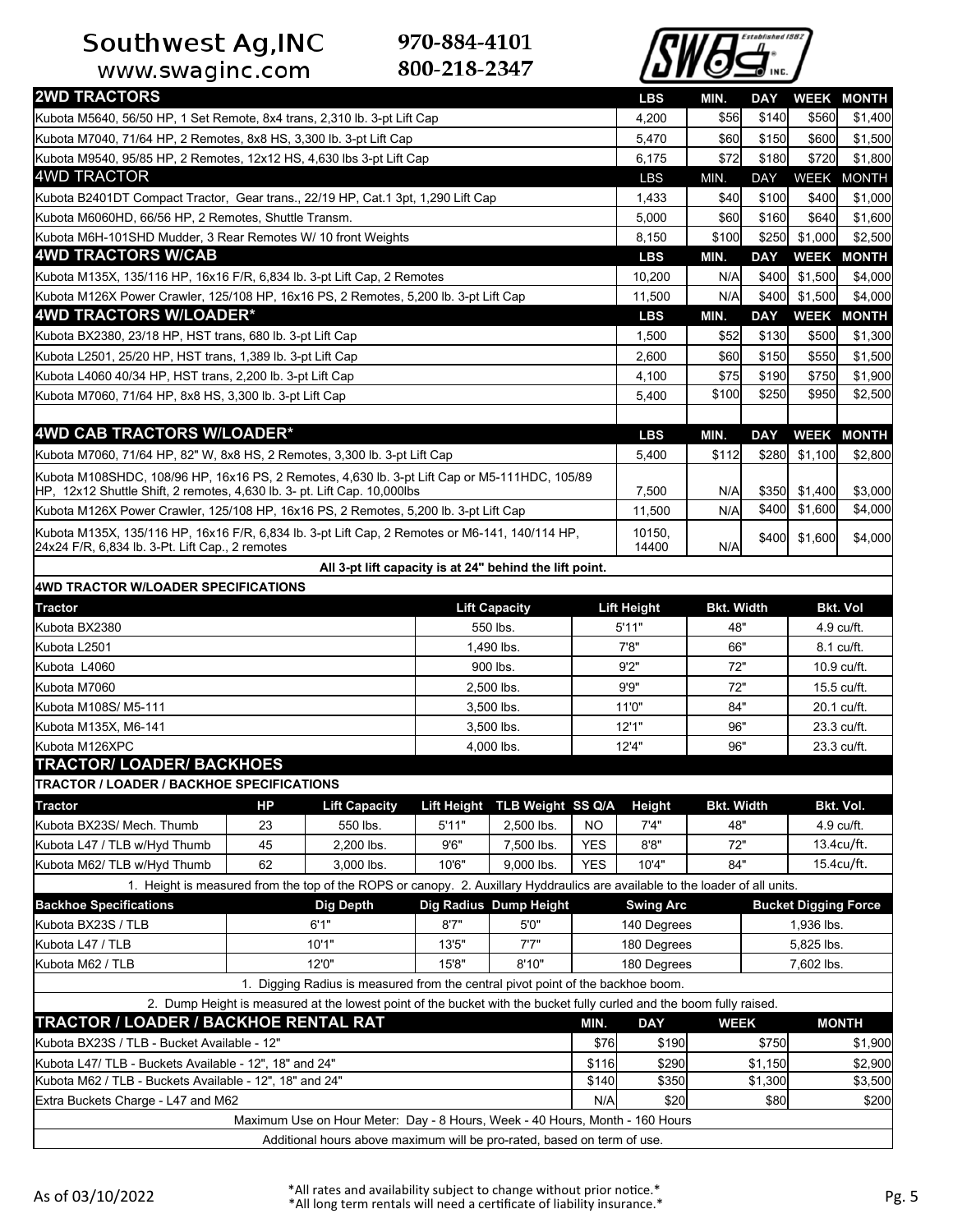www.swaginc.com

970-884-4101 800-218-2347



|                | <b>ATTACHMENT DESCRIPTION</b>                                                          |            |      |            |             |              |
|----------------|----------------------------------------------------------------------------------------|------------|------|------------|-------------|--------------|
| HP             | <b>ROTOTILLERS</b>                                                                     | <b>LBS</b> | MIN. | <b>DAY</b> | <b>WEEK</b> | <b>MONTH</b> |
| 15-25          | 32" Landpride YCT-030 Forward Cut (B2401 only)                                         | 285        | \$38 | \$70       | \$280       | \$700        |
| 15-30          | 42" Landpride RTR1242 Reverse Cut                                                      | 365        | \$32 | \$80       | \$320       | \$800        |
| 20-35          | 50" Landpride RTR1250 Reverse Cut                                                      | 400        | \$36 | \$90       | \$360       | \$900        |
| 30-50          | 66" Land Pride RGR1266 Forward Cut                                                     | 705        | \$40 | \$100      | \$400       | \$1,000      |
| 40-65          | 74" Terra Force YJR074 Forward Cut                                                     | 920        | N/A  | \$125      | \$500       | \$1,250      |
| 60-80          | 76" Land Pride RTA3576 Forward Cut                                                     | 1,065      | N/A  | \$175      | \$700       | \$1,750      |
|                | 90-120 102" Terra Force GM102 Forward Cut                                              | 1,750      | N/A  | \$250      | \$1,000     | \$2,500      |
|                | 100-13596" Tar River RXT-96 Forward Cut                                                | 1,300      | N/A  | \$225      | \$900       | \$2,250      |
| HP             | <b>REAR BLADES</b>                                                                     | <b>LBS</b> | MIN. | <b>DAY</b> | <b>WEEK</b> | <b>MONH</b>  |
| $10 - 20$      | 5' Landpride RB1660                                                                    | 285        | \$16 | \$40       | \$160       | \$400        |
| 20-30          | 6' Landpride RB2672                                                                    | 370        | \$20 | \$50       | \$200       | \$500        |
|                | 30-45 7' Landpride RB3784                                                              | 630        | \$24 | \$60       | \$240       | \$600        |
|                | 40-60 7' Bison NVH-210 HD Rear Blade                                                   | 756        | \$32 | \$80       | \$320       | \$800        |
|                | 60-80 8' Bison B80-240 HD Rear Blade                                                   | 773        | N/A  | \$100      | \$400       | \$1,000      |
|                | 80-110 9' Bison NVH-270 XHD Rear Blade                                                 | 1,020      | N/A  | \$120      | \$500       | \$1,200      |
|                |                                                                                        |            |      |            |             |              |
| <b>HP</b>      | <b>BOX SCRAPERS</b>                                                                    | <b>LBS</b> | MIN. | <b>DAY</b> | <b>WEEK</b> | <b>MONTH</b> |
| 15-25          | 48" Landpride BB1248                                                                   | 320        | \$16 | \$40       | \$160       | \$400        |
| 20-30          | 60" Landpride BB2560                                                                   | 475        | \$24 | \$60       | \$240       | \$600        |
| 30-45          | 72" Landpride BB2572 Fixed Bar                                                         | 550        | \$32 | \$80       | \$320       | \$800        |
| 40-60          | 84" Landpride HR3584, Fixed Bar                                                        | 855        | \$40 | \$100      | \$400       | \$1,000      |
|                | 70-110 96" Landpride BB3596, Fixed bar                                                 | 800        | N/A  | \$120      | \$480       | \$1,200      |
|                | <b>LANDSCAPE / ROCK RAKES</b>                                                          |            |      |            |             |              |
| <b>HP</b>      |                                                                                        | <b>LBS</b> | MIN. | <b>DAY</b> | <b>WEEK</b> | <b>MONTH</b> |
| 15-35          | 6' Landpride LR1672                                                                    | 270        | \$24 | \$60       | \$240       | \$600        |
| 30-65          | 8' Landpride LR1696 w/Gauge Wheels                                                     | 390        | \$32 | \$80       | \$320       | \$800        |
| <b>HP</b>      | <b>ROTARY CUTTERS (Brushogs)</b>                                                       | <b>LBS</b> | MIN. | <b>DAY</b> | <b>WEEK</b> | <b>MONTH</b> |
| 15-30          | 4' Landpride RCR1248, 3-pt, 3/4" Cut Capacity                                          | 400        | \$28 | \$70       | \$280       | \$700        |
|                | 25-50 5' Landpride RCF2060, 3-pt, 3/4" Cut Capacity                                    | 625        | \$32 | \$80       | \$320       | \$800        |
|                | 35-60 5' Landpride RCF1560, HD 3-pt, 2" Cut Capacity                                   | 950        | \$40 | \$100      | \$400       | \$1,000      |
|                | 50-70 6' Landpride RCF2072, HD 3-pt, 2" Cut Capacity                                   | 1,100      | N/A  | \$120      | \$480       | \$1,200      |
|                | 60-100 8' Landpride RCF3696 HD, 3-pt, 2 1/2" Cut Capacity                              | 2,000      | N/A  | \$175      | \$700       | \$1,750      |
|                | 50-80 12' Landpride RCF2515-2, 3-pt, 2 1/2" Cut Capacity                               | 3,200      | N/A  | \$225      | \$900       | \$2,250      |
| 80-200         | 15' Landpride RC5615 HD, Folding Rotary Cutter, 3" Cut<br>Cap, 2 Sets Remote Hyd. Req  | 5,446      | N/A  | \$300      | \$1,200     | \$3,000      |
| 20-30          | 4' Lane Shark- Hydraulic rotary cutter- front or rear<br>mount                         | 450        |      | \$150      | \$600       | \$1,500      |
|                |                                                                                        |            | N/A  |            |             |              |
| HP             | <b>GRADING SCRAPERS</b>                                                                | LBS.       |      | DAY        | <b>WEEK</b> | <b>MONTH</b> |
|                |                                                                                        |            | MIN. |            |             |              |
| 20-35<br>35-55 | 5' Landpride 3-Pt. Grading Scraper GS0560<br>6' Landpride 3-Pt. Grading Scraper GS1572 | 550        | \$24 | \$60       | \$240       | \$600        |
|                |                                                                                        | 650        | \$32 | \$80       | \$320       | \$800        |
| HP             | <b>POST DRIVERS</b>                                                                    | <b>LBS</b> | MIN. | <b>DAY</b> | <b>WEEK</b> | <b>MONTH</b> |
|                | 50-100 Wheatheart 3-pt HD Post Driver, 8"                                              | 1,500      | N/A  | \$200      | \$800       | \$2,000      |
|                | Wheatheart Tow Post Driver, Pin Hitch, Lights                                          | 2,500      | N/A  | \$250      | \$1,000     | \$2,500      |
| 40-60          | Danuser Hammer Post Driver- For Skidsteer                                              | 1,275      | N/A  | \$200      | \$800       | \$2,000      |
|                |                                                                                        |            |      |            |             |              |
| <b>HP</b>      | <b>ROCK PICKER / CRUSHER</b>                                                           | <b>LBS</b> | MIN. | <b>DAY</b> | <b>WEEK</b> | <b>MONTH</b> |
|                | Towable 5' Rock Picker - Requires 2 Sets of Remotes                                    |            |      |            |             |              |
| 50             | <b>MINIMUM</b>                                                                         | 5,000      | N/A  | \$300      | \$1,200     | \$3,000      |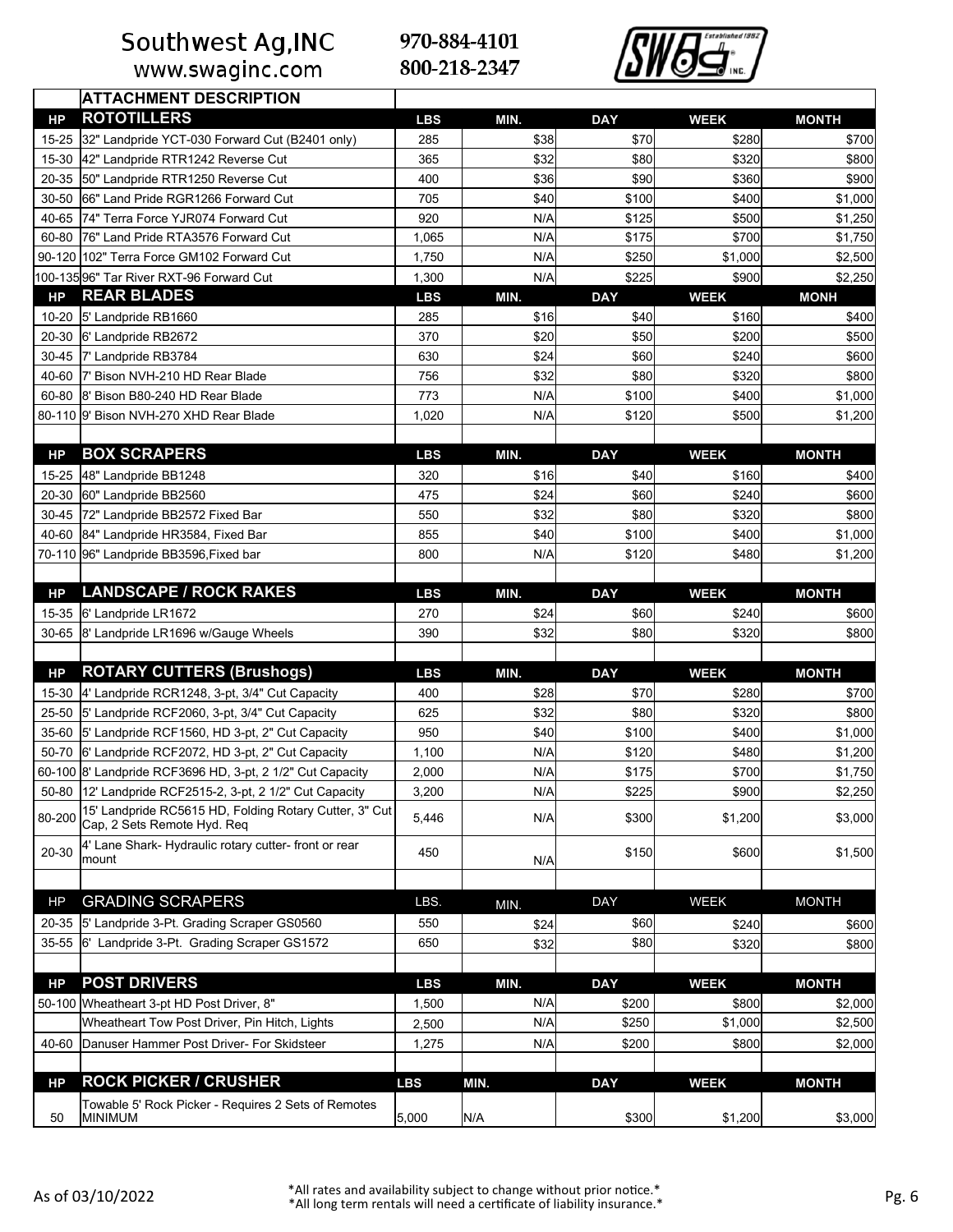www.swaginc.com



| HP                  | <b>ATTACHMENT DESCRIPTION</b>                                                                 |                     | <b>ATTACHMENT RATES</b> |                     |                        |                         |  |  |
|---------------------|-----------------------------------------------------------------------------------------------|---------------------|-------------------------|---------------------|------------------------|-------------------------|--|--|
| <b>HP</b>           | <b>POWER HARROWS</b>                                                                          | <b>LBS</b>          | MIN.                    | <b>DAY</b>          | <b>WEEK</b>            | <b>MONTH</b>            |  |  |
| 35-60               | 6' Brevi MEKF80 with Crumbler Roller                                                          | 1,235               | N/A                     | \$175               | \$700                  | \$1,750                 |  |  |
| 50-80               | 7' Brevi MEK100-200 with Crumbler Roller                                                      | 1,850               | N/A                     | \$250               | \$1,000                | \$2,500                 |  |  |
| 60-80               | 8' Brevi MEKF100-250 with Crumbler Roller                                                     | 1,820               | N/A                     | \$300               | \$1,200                | \$3,000                 |  |  |
| 80-120              | 9'10" Brevi MEKF100-300 with Crumbler roller                                                  | 2,600               | N/A                     | \$350               | \$1,400                | \$3,500                 |  |  |
|                     | <b>BLANKET HARROWS / ARENA GROOMERS</b>                                                       | <b>LBS</b>          | MIN.                    | <b>DAY</b>          | <b>WEEK</b>            | <b>MONTH</b>            |  |  |
|                     | 4'x6' Blanket Harrow                                                                          | 200                 | N/A                     | \$35                | \$140                  | \$350                   |  |  |
| $15+$               | 6'x6' Blanket Harrow                                                                          | 250                 | N/A                     | \$50                | \$200                  | \$500                   |  |  |
| $35+$               | 12'x6' Blanket Harrow                                                                         | 500                 | N/A                     | \$80                | \$320                  | \$800                   |  |  |
| $70+$               | 8' Groundhog Large Arena Groomer                                                              | 1,800               | \$70                    | \$175               | \$700                  | \$1,750                 |  |  |
| <b>HP</b>           | <b>DISCS</b>                                                                                  | <b>LBS</b>          | MIN.                    | <b>DAY</b>          | <b>WEEK</b>            | <b>MONTH</b>            |  |  |
| 20-35               | 5' Land Pride DH1560 3-Pt. tandem Disc                                                        | 615                 | N/A                     | \$90                | \$360                  | \$900                   |  |  |
| 45-65               | 6' Landpride DH2572 3-pt Tandem Disc                                                          | 950                 | N/A                     | \$125               | \$500                  | \$1,250                 |  |  |
| 60-95               | 8' Landpride DH2596 3-pt Tandem Disc                                                          | 1,400               | N/A                     | \$200               | \$800                  | \$2,000                 |  |  |
| 80-100              | 9'6" Tufline HL92422B 3-pt Disc                                                               | 2,120               | N/A                     | \$250               | \$1,000                | \$2,500                 |  |  |
| $90+$               | 6'7" FK MDHC-16 3 pt Speed Disc                                                               | 4,000               | N/A                     | \$250               | \$1,000                | \$2,500                 |  |  |
| $125+$              | 9'10" Landpride X-Press Speed Disc                                                            | 4,000               | N/A                     | \$350               | \$1,400                | \$3,500                 |  |  |
| 90-125<br><b>HP</b> | 12' Tufline TW693224 Towable Disc<br><b>RIPPERS</b>                                           | 4,800<br><b>LBS</b> | N/A<br>MIN.             | \$350<br><b>DAY</b> | \$1,400<br><b>WEEK</b> | \$3,500<br><b>MONTH</b> |  |  |
| $50+$               | Bison 1 Shank Ripper                                                                          | 220                 | \$24                    | \$60                | \$200                  | \$500                   |  |  |
| 25-60               | Landpride SF2577, 2-7 Shank Scarifer / Ripper                                                 | 235                 | \$28                    | \$70                | \$280                  | \$700                   |  |  |
| $90+$               | Bison 3 Shank HD (V Type) Ripper                                                              | 675                 | N/A                     | \$120               | \$480                  | \$1,200                 |  |  |
| <b>HP</b>           | <b>DITCHERS / CORRUGATORS</b>                                                                 | <b>LBS</b>          | MIN.                    | <b>DAY</b>          | <b>WEEK</b>            | <b>MONTH</b>            |  |  |
| 15-30               | Mini-Ditcher - 0" to 14"                                                                      | 81                  | \$12                    | \$30                | \$120                  | \$300                   |  |  |
| 20-35               | Small Cat-1 V-Ditcher, Yellow                                                                 | 100                 | \$20                    | \$60                | \$240                  | \$600                   |  |  |
| 30-60               | Large Cat-1 V-Ditcher, Orange                                                                 | 150                 | \$30                    | \$75                | \$300                  | \$750                   |  |  |
| 80-130              | Extra Large Cat 2 V-Ditcher                                                                   | 200                 | \$40                    | \$100               | \$400                  | \$1,000                 |  |  |
| 30                  | 3 Row Creaser Corrugator - 30" spacing                                                        |                     | \$30                    | \$75                | \$300                  | \$750                   |  |  |
| 50                  | 5 Row Creaser Corrugator - 30" spacing                                                        |                     | \$40                    | \$100               | \$400                  | \$1,000                 |  |  |
| <b>HP</b>           | <b>AERATORS / RENOVATORS</b>                                                                  | <b>LBS</b>          | MIN.                    | <b>DAY</b>          | <b>WEEK</b>            | <b>MONTH</b>            |  |  |
| 20-30               | 4' Landpride CA2548, 3-pt, Core Aerator                                                       | 425                 | \$32                    | \$80                | \$320                  | \$800                   |  |  |
| 40                  | 6' 3Pt. Drum Tine Aerator                                                                     | 425                 | \$50                    | \$125               | \$500                  | \$1,250                 |  |  |
| $50+$               | 8' Landpride AR2596, 3-pt, Deep Tine Pasture Aerator                                          | 1,300               | N/A                     | \$150               | \$600                  | \$150                   |  |  |
| $60+$               | 10' Landpride AR2510, Tow. Deep Tine Pasture Aerator                                          | 5,060               | N/A                     | \$200               | \$800                  | \$2,000                 |  |  |
| 25-40               | 3 Shank Renovator, 15" Spacing                                                                | 600                 | N/A                     | \$100               | \$400                  | \$1,000                 |  |  |
| 35-45               | 4 Shank Renovator 15" spacing                                                                 | 750                 | N/A                     | \$125               | \$500                  | \$1,250                 |  |  |
| 50                  | 6 Shank Renovator 15" spacing                                                                 | 1,100               | N/A                     | \$160               | \$800                  | \$1,600                 |  |  |
| <b>HP</b>           | <b>BED SHAPERS</b>                                                                            | <b>LBS</b>          | MIN.                    | <b>DAY</b>          | <b>WEEK</b>            | <b>MONTH</b>            |  |  |
| 70-100              | Acol-72-1 Bison Bed Shaper With Plastic installer                                             | 2,000               | N/A                     | \$200               | \$800                  | \$2,000                 |  |  |
|                     |                                                                                               |                     |                         |                     |                        |                         |  |  |
|                     | Ballast boxes available in two sizes. Kubota B8160 max. weight; Kubota M8180 max. weight 500. |                     |                         |                     |                        |                         |  |  |
| HP                  | <b>BALESPEARS/ ACCUMUGRAPPLE</b>                                                              | LBS.                | MIN.                    | <b>DAY</b>          | <b>WEEK</b>            | <b>MONTH</b>            |  |  |
|                     | 10 Bale Accumgrapple                                                                          |                     | N/A                     | \$150               | \$600                  | \$1,500                 |  |  |
|                     | 3 Spear Bale Forks BS10- 39-49" length, 175 lb                                                |                     | N/A                     | \$50                | \$200                  | \$500                   |  |  |
|                     | 4 Spear Bale Forks BS30- 39-49" length, 260 lb                                                |                     | N/A                     | \$50                | \$200                  | \$500                   |  |  |
|                     | 4 Spear Bale HDForks BS50- 39-49" length, 400 lb                                              |                     | N/A                     | \$60                | \$240                  | \$600                   |  |  |
|                     | 49" Round Bale Spear                                                                          |                     | N/A                     | \$50                | \$200                  | \$500                   |  |  |
|                     | <b>SEEDERS - BROADCAST</b>                                                                    |                     |                         |                     |                        |                         |  |  |
| <b>HP</b>           |                                                                                               | <b>LBS</b>          | MIN.                    | <b>DAY</b>          | <b>WEEK</b>            | <b>MONTH</b>            |  |  |
| $15+$               | Landpride FSP500 3-pt, 350lb Capacity                                                         | 120                 | \$32                    | \$40                | \$160                  | \$400                   |  |  |
| $25+$               | Landpride PTS700, Towable Ground Drive, 550lb Capacity                                        | 165                 | \$24                    | \$60                | \$240                  | \$800                   |  |  |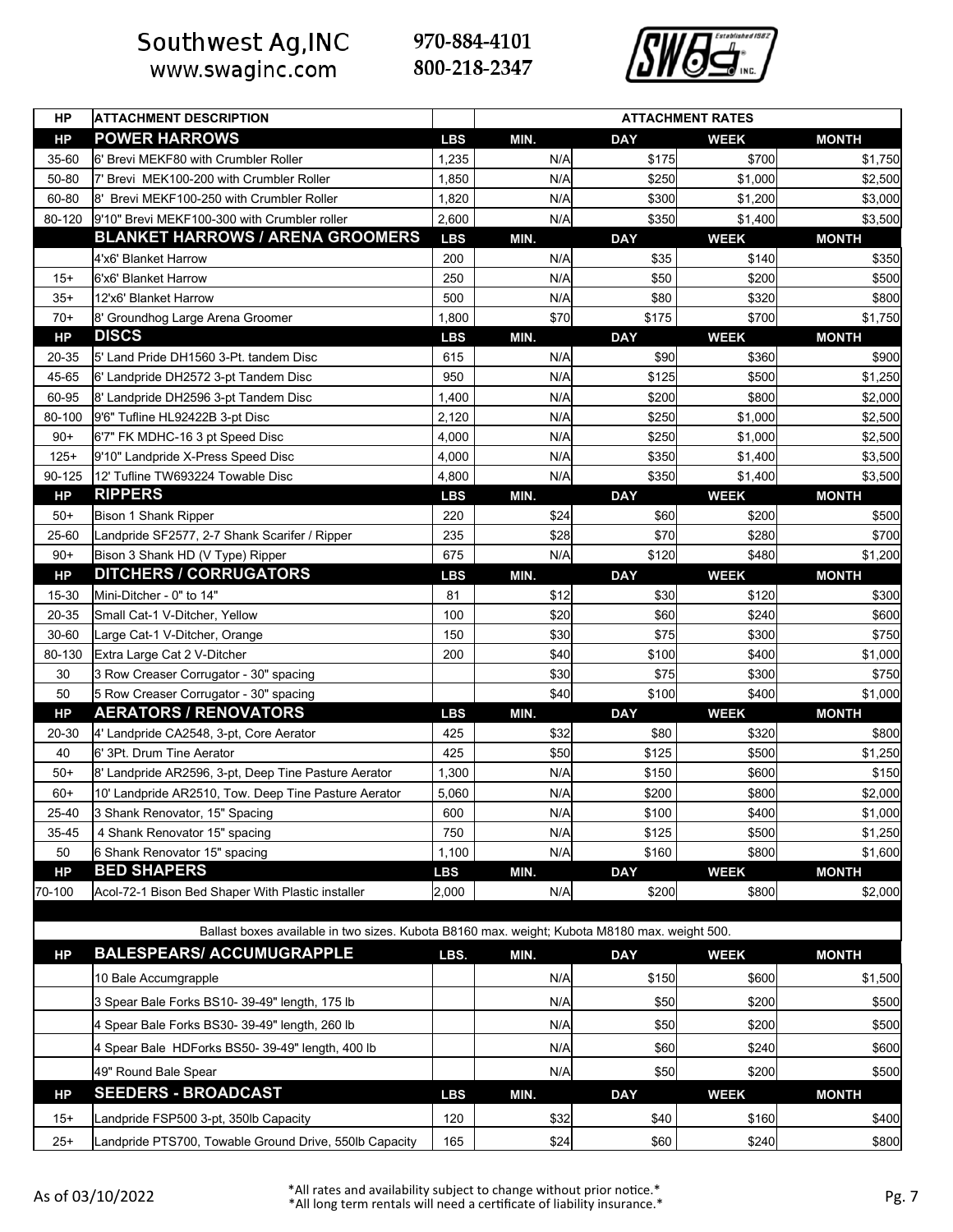# Southwest Ag, INC<br>www.swaginc.com



| HP        | <b>SEEDERS - ALL PURPOSE</b>                                                      | <b>LBS</b> | MIN.       | <b>DAY</b> | <b>WEEK</b> | <b>MONTH</b>   |
|-----------|-----------------------------------------------------------------------------------|------------|------------|------------|-------------|----------------|
|           | 25-40 4' Landpride APS1548, 3-pt, 2 boxes                                         | 800        | N/A        | \$100      | N/A         | N/A            |
|           | 40-70 6' Landpride APS1572, 3-pt, 2 boxes                                         | 1,400      | N/A        | \$150      | N/A         | N/A            |
| HР        | <b>SEED DRILLS / NO-TILL / MIN-TILL</b>                                           | <b>LBS</b> | MIN.       | <b>DAY</b> | <b>WEEK</b> | <b>MONTH</b>   |
|           | 60-80 6' Landpride 3P606NT, 7 1/2" Spacing, 3-pt, 3 boxes                         | 2,750      | N/A        | \$225      | N/A         | N/A            |
| $45+$     | 6' Landpride 606NT, 7 1/2" Spacing, Towable, 3 boxes, 1 set                       |            | N/A        | \$250      | N/A         | N/A            |
|           | Hyd rea                                                                           | 3,150      |            |            |             |                |
| 45+       | 8' Landpride 800, Towable, Min-Till, 6" Row Spacing, 2 boxes                      | 2,750      | N/A        | \$250      | N/A         | N/A            |
|           | 60-80 7' Land Pride NTS2507 No Til Drill                                          | 2,750      | N/A        | \$225      | N/A         | N/A            |
| HP        | <b>STRAW CRIMPERS</b>                                                             | <b>LBS</b> | MIN.       | <b>DAY</b> | <b>WEEK</b> | <b>MONTH</b>   |
| $25+$     | 6' Landpride Straw Crimper                                                        | 500        | N/A        | \$80       | \$320       | \$800          |
| $50+$     | 8' Burchland HD Straw Crimper                                                     | 1,950      | N/A        | \$150      | \$600       | \$1,500        |
| <b>HP</b> | <b>BALE PROCESSING EQUIPMENT</b>                                                  |            |            |            |             |                |
|           | 20 HP Kincaid KSM20 Straw & Hay Bale Chopper / Blower                             | 800        | N/A        | \$100      | \$400       | \$1,000        |
|           | <b>OUTDOOR POWER EQUIPMENT</b>                                                    |            |            |            |             |                |
|           |                                                                                   |            |            |            |             |                |
|           | <b>ROTOTILLERS / CULTIVATORS</b>                                                  | <b>LBS</b> | MIN.       | <b>DAY</b> | <b>WEEK</b> | <b>MONTH</b>   |
|           | Honda MM55 Mini-Tiller / Cultivator                                               | 30         | \$16       | \$40       | \$160       | \$400          |
|           | Honda FC600 24" Mid-Tine Rototiller                                               | 135        | \$30       | \$75       | \$300       | \$750          |
|           | Honda FRC800 20" Rear-Tine Rototiller                                             | 275        | \$40       | \$100      | \$400       | \$1,000        |
|           | HANDHELD EQUIPMENT(BLADE & STRING CHARGES ADDITIONAL)                             |            | MIN.       | <b>DAY</b> | <b>WEEK</b> | <b>MONTH</b>   |
|           | Loop Handle String Trimmer                                                        |            | \$14       | \$35       | \$140       | \$350          |
|           | <b>Handheld Blower</b>                                                            |            | \$10       | \$25       | \$100       | \$250          |
|           | Extendable Power Pole Saw                                                         |            | \$20       | \$50       | \$250       | \$500          |
|           | Handheld Brush cutter w/Blade, (Must Purchase Blade)                              |            | \$18       | \$45       | \$180       | \$450          |
|           | <b>TURF EQUIPMENT</b>                                                             | <b>LBS</b> | MIN.       | <b>DAY</b> | <b>WEEK</b> | <b>MONTH</b>   |
|           | 21" Walk Behind Push Mower                                                        | 85         | \$14       | \$35       | \$140       | \$350          |
|           | 21" Walk Behind Self Propelled Mower                                              | 125        | \$20       | \$50       | \$250       | \$500          |
|           | 20" Walk Behind Power Rake (De-Thatcher)                                          | 180        | \$32       | \$80       | \$320       | \$800          |
|           | 19" Walk Behind Aerator                                                           | 275        | \$40       | \$100      | \$400       | \$1,000        |
|           | 18" Walk Behind Sod Cutter                                                        | 330        | \$40       | \$100      | \$400       | \$1,000        |
|           | Sweep master 48" HMW2448 Lawn Sweeper                                             | 450        | \$60       | \$150      | \$600       | \$1,500        |
|           | <b>WEED, BRUSH AND WOOD PROCESSING EQUIPMENT</b>                                  | <b>LBS</b> | MIN.       | <b>DAY</b> | <b>WEEK</b> | <b>MONTH</b>   |
|           | <b>Walk Behind Trimmer Mower</b>                                                  | 75         | \$16       | \$40       | \$160       | \$400          |
|           | Billy Goat Outback Walk Behind Brush Cutter                                       | 325        | \$40       | \$100      | \$400       | \$1,000        |
|           | 36" Bradley Brush Buster 25 Hp                                                    | 325        | \$50       | \$125      | \$500       | \$1,250        |
|           | Walk Behind Stump Grinder                                                         | 250        | \$50       | \$125      | \$500       | \$1,250        |
|           | Large Walk Behind Stump Grinder                                                   | 1,700      | \$92       | \$230      | \$920       | \$2,300        |
|           | 37 Ton Power Pro Towable Log splitter                                             | 600        | \$40       | \$100      | \$400       | \$1,000        |
|           | Large Handheld Brush cutter w/ Blade (Must Purchase Blade)                        | 20         | \$18       | \$45       | \$180       | \$450          |
|           | Handheld Blower                                                                   | 12         | \$10       | \$25       | \$100       | \$250          |
|           | Towable Barreto chipper- up to 7" material                                        | 575        | \$96       | \$240      | \$960       | \$2,400        |
|           | <b>FENCING EQUIPMENT</b>                                                          | <b>LBS</b> | MIN.       | <b>DAY</b> | <b>WEEK</b> | <b>MONTH</b>   |
|           | Groundhog One Man Towable Post Hole Digger, Includes 1 Auger                      | 325        | \$40       | \$100      | \$400       | \$1,000        |
|           | 4", 6", 8" or 12" Extra Auger- for Groundhog and Billy Goat                       |            | N/A        | \$10       | \$40        | \$100          |
|           | Rhino Gas Powered T-Post Pounder                                                  | 35         | \$30       | \$75       | \$300       | \$600          |
|           | Wheathart 3pt Post Pounder                                                        |            | N/A        | \$200      | \$800       | \$2,000        |
|           | Wheathart Towable Post Pounder- Up To 12' posts                                   |            | N/A        | \$250      | \$1,000     | \$2,500        |
|           | Danuser Skidsteer Post Driver                                                     |            | N/A        | \$200      | \$800       | \$2,000        |
|           | Billy Goat AGR1300H Self Propelled Post Hole Digger                               | 325        | \$60       | \$150      | \$600       | \$1,500        |
|           | <b>MISCELLANEOUS</b>                                                              |            |            | <b>DAY</b> | <b>WEEK</b> | <b>MONTH</b>   |
|           | Val 6 Daystar 51,800 BTU/HR Infrared Space Heater                                 |            | N/A        | \$50       | \$200       | \$500          |
|           |                                                                                   |            |            |            |             |                |
|           |                                                                                   |            |            | \$75       | \$300       |                |
|           | Val 6 KBB5L 118,000 BTU/HR Infrared Space Heater<br>Kubota Power Washer Cage 2500 |            | N/A<br>N/A | \$80       | \$320       | \$750<br>\$800 |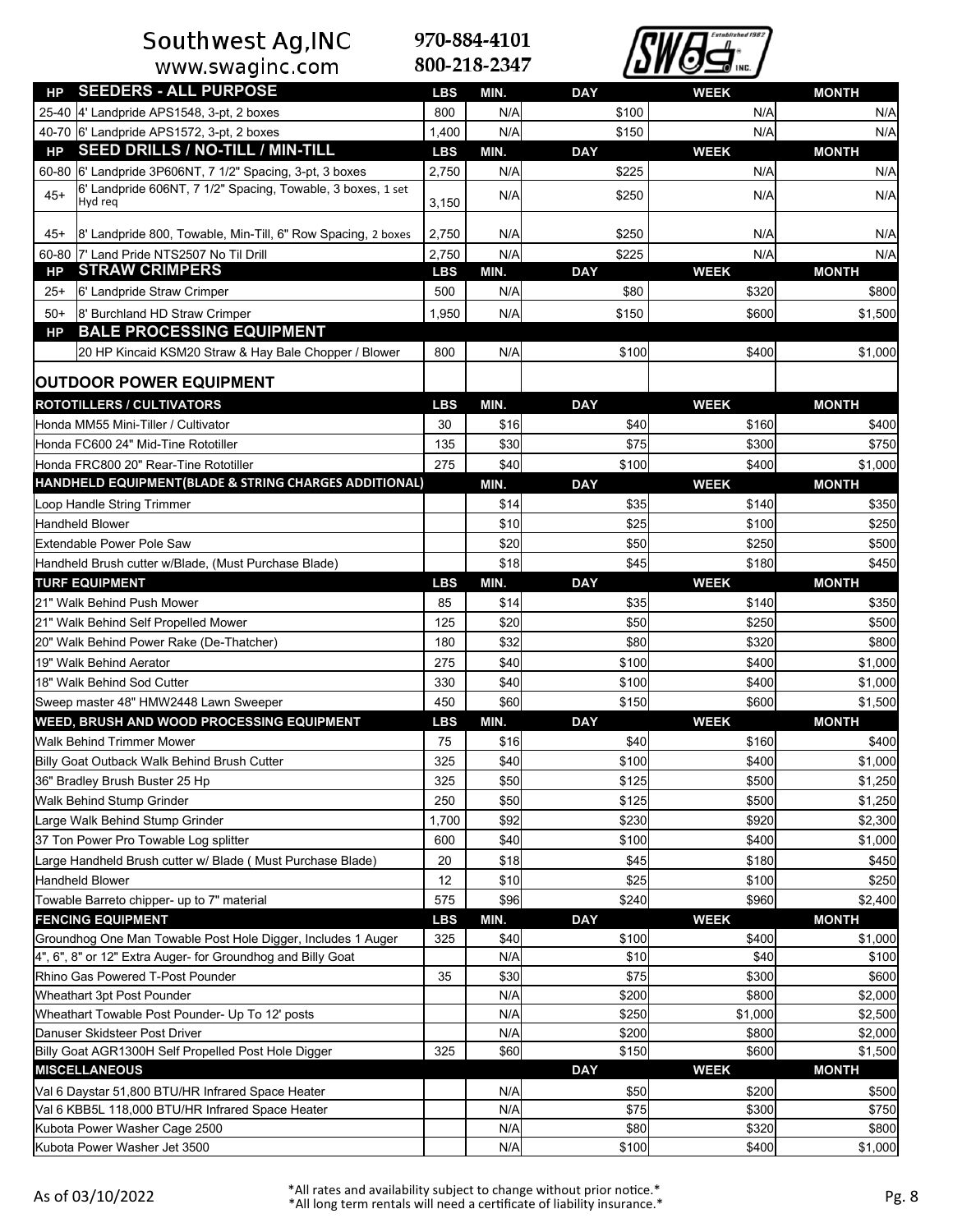www.swaginc.com

**COMMERCIAL POWER EQUIPMENT**

970-884-4101 800-218-2347



| <b>CONCRETE</b>                                                                                                             | <b>LBS</b> | MIN. | <b>DAY</b> | <b>WEEK</b> | <b>MONTH</b> |
|-----------------------------------------------------------------------------------------------------------------------------|------------|------|------------|-------------|--------------|
| 18" MQ SP113H18 WB Concrete / Asphalt Saw / Price Plus Blade Charge                                                         | 270        | \$36 | \$90       | \$360       | \$900        |
| 14" Stihl TS460 Gas Powered Cut-Off Saw (Demo Saw) / Price Plus Blade Charge                                                | 26         | \$24 | \$60       | \$240       | \$600        |
| 16" Stihl GS461 Concrete Chainsaw, Must Add Chain                                                                           | 25         | \$24 | \$60       | \$240       | \$600        |
| <b>COMPACTION EQUIPMENT</b>                                                                                                 | <b>LBS</b> | MIN. | <b>DAY</b> | <b>WEEK</b> | <b>MONTH</b> |
| IMQ Standard Plate Compactor  MVC82/88- 3,000- 3,400 lb Centrifugal Force                                                   | 220        | \$26 | \$65       | \$260       | \$650        |
| MQ MVH120VGH Reversable Plate Compactor - 5,060 lb Centrifugal Force                                                        | 260        | \$40 | \$100      | \$400       | \$1,000      |
| MQ Large Reversable Plate Compactor - MVH40GGH - 12,400 lb Centrifugal Force                                                | 920        | \$60 | \$150      | \$600       | \$1,500      |
| MQ MTX605D Rammer (Jump Jack) 3,060 lb Impact Force, 10.4"x13.4" Shoe                                                       | 141        | \$30 | \$75       | \$300       | \$750        |
| 36" MQ AR13HA Ride-On Tandem Smooth Drum Roller                                                                             | 3,200      | \$60 | \$150      | \$600       | \$1,500      |
| 48" MQ AR26 Ride-On Tandem Smooth Drum Roller                                                                               | 6,200      | N/A  | \$250      | \$1,000     | \$2,500      |
| 48" MQ P48K2B Ride-On Sheepsfoot Roller                                                                                     | 4,600      | N/A  | \$275      | \$1,100     | \$2,750      |
| MQ Trench Roller - Sheep Foot Drum, Remote Control, 33" or 36" Wide                                                         | 3,400      | N/A  | \$250      | \$1,000     | \$2,500      |
| <b>WALK BEHIND TRENCHERS - With Trailer</b>                                                                                 | <b>LBS</b> | MIN. | <b>DAY</b> | <b>WEEK</b> | <b>MONTH</b> |
| 30" Barreto 1330ST Steerable Walk Behind Trencher - 4" Wide                                                                 | 1,450      | \$60 | \$150      | \$600       | \$1,500      |
| 42" Barreto 2342TK Track Drive Walk Behind Trencher - 4" Wide                                                               | 2,200      | \$80 | \$200      | \$800       | \$2,000      |
| <b>GENERATORS</b>                                                                                                           | <b>LBS</b> | MIN. | <b>DAY</b> | <b>WEEK</b> | <b>MONTH</b> |
| EU2000 Honda Generator - 2,000W Max/1,600W Cont.                                                                            | 50         | \$12 | \$30       | \$120       | \$300        |
| IEU3000 Honda Generator - 3,000W Max/2,800W Cont.                                                                           | 150        | \$16 | \$40       | \$160       | \$400        |
| EB5000 Honda Generator - 5,000W Max/4,500W Cont.                                                                            | 250        | \$20 | \$50       | \$200       | \$500        |
| IEU6500IS Honda Generator - 6,500W Max/5,500W Cont.                                                                         | 260        | \$24 | \$60       | \$240       | \$600        |
| EU7000 Honda Generator - 7,00W Max/6,000W Cont.                                                                             | 290        | \$32 | \$80       | \$320       | \$800        |
| Genset Light Towers- Diesel Max Run Time- 58 Hrs                                                                            | 1,630      | N/A  | \$100      | \$400       | \$1,000      |
| <b>PUMPS</b>                                                                                                                |            | MIN. | <b>DAY</b> | <b>WEEK</b> | <b>MONTH</b> |
| 2" MQ ST2037 , ST2038P Submersible Pump, 79 Max GPM                                                                         |            | \$16 | \$40       | \$160       | \$400        |
| 2" MQ ST2040T Submersible Trash Pump, 73 Max GPM                                                                            |            | \$16 | \$50       | \$200       | \$500        |
| 2" MQ QP2055H Gas Trash Pump - 211 Max. GPM 106' Max. Discharge Head                                                        |            | \$20 | \$50       | \$200       | \$500        |
| 3" MQ QP3TH Gas Trash Pump - 316 Max. GPM, 95' Max. Discharge Head                                                          |            | \$24 | \$60       | \$240       | \$600        |
| 4" MQ QP4TH Gas Trash Pump - 555 Max. GPM, 92' Max. Discharge Head                                                          |            | \$32 | \$80       | \$320       | \$800        |
| 3" MQ D3H Gas Diaphragm Pump - 90 Max. GPM, 50' Max. Discharge Head                                                         |            | \$28 | \$70       | \$280       | \$700        |
| All pumps include suction hose and strainer. Submersible pumps include 1 - 50' Standard hose. Add discharge hose if needed. |            |      |            |             |              |
| <b>DISCHARGE HOSE</b>                                                                                                       |            | MIN. | <b>DAY</b> | <b>WEEK</b> | <b>MONTH</b> |
| 2" x 50' Blue Standard Hose                                                                                                 |            | \$4  | \$10       | \$40        | \$100        |
| l3" x 50' Blue Standard Hose                                                                                                |            | \$6  | \$15       | \$60        | \$150        |
| 4" x 50' Blue Standard Hose                                                                                                 |            | \$8  | \$20       | \$80        | \$200        |
| Fire Nozzle                                                                                                                 |            | \$2  | \$5        | \$20        | \$50         |
| 1 1/2"x50' HD Hose                                                                                                          |            | \$4  | \$10       | \$40        | \$100        |
| 1 1/2"x100' HD Hose                                                                                                         |            | \$6  | \$15       | \$60        | \$150        |
| l2"x50' HD Hose                                                                                                             |            | \$6  | \$15       | \$60        | \$150        |
| 2"x100' HD Hose                                                                                                             |            | \$10 | \$25       | \$100       | \$250        |
| <b>WATER TRAILER</b>                                                                                                        |            | MIN. | <b>DAY</b> | <b>WEEK</b> | <b>MONTH</b> |

 $\vert$ MQ WT5C 500 Gallon Water Trailer - Tow with full size truck  $\vert$  \$50  $\vert$  \$50  $\vert$  \$1,250 \$1,250 \$1,250

Thank you for your business!!